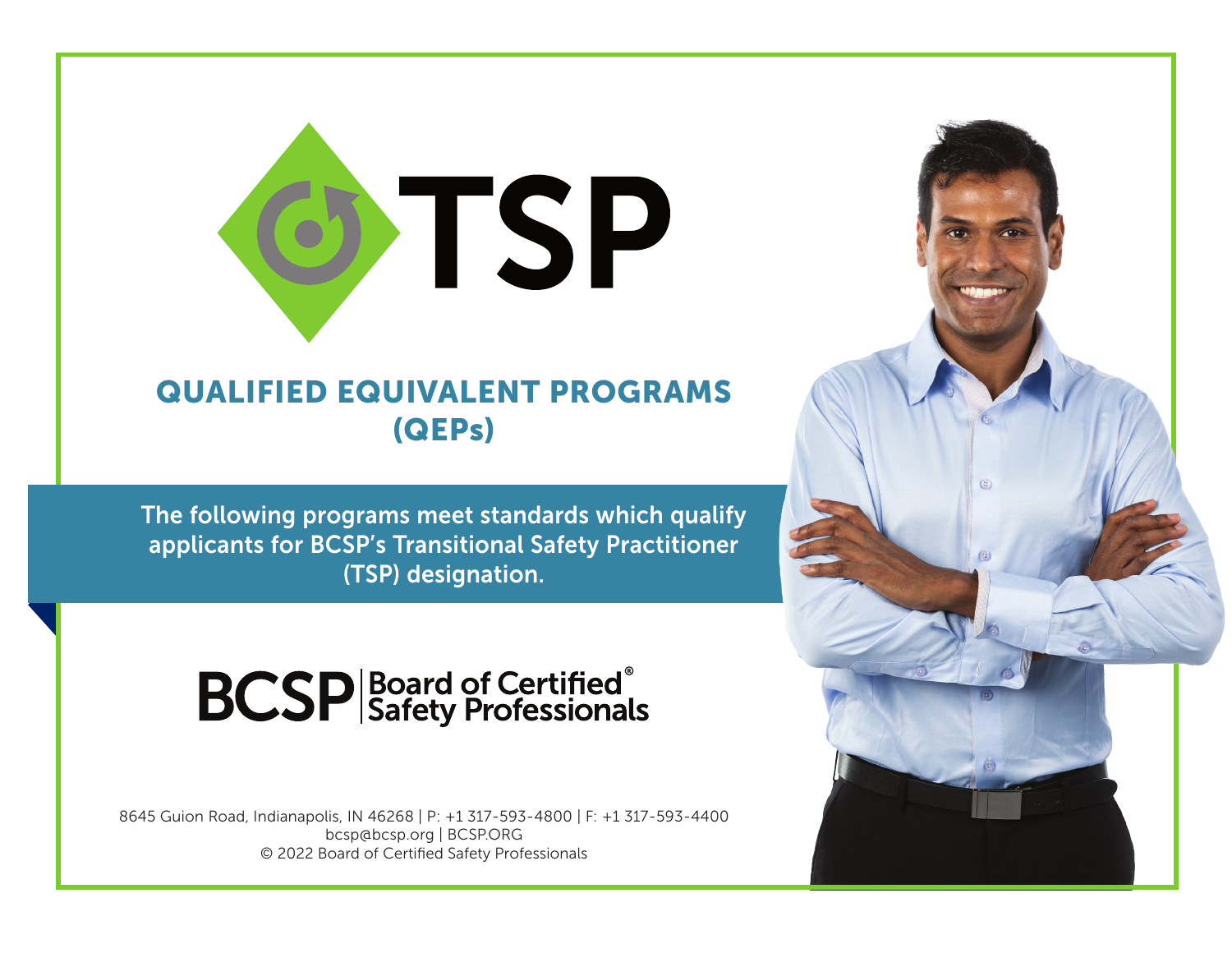| <b>Qualified Institution:</b><br><b>QEP Program and Credential Name</b>                                                                                                     | <b>TSP Application</b><br><b>Documents Required</b> | <b>Applicable Dates</b>                                |
|-----------------------------------------------------------------------------------------------------------------------------------------------------------------------------|-----------------------------------------------------|--------------------------------------------------------|
| <b>European Safety Council:</b><br>International Diploma in Health and Safety Engineering<br>(India)                                                                        | Certificate                                         | Must apply within one year of achieving the credential |
| Jawaharlal Nehru Technical Education<br><b>Council of Skill Development:</b><br>P.G. Diploma in Occupational Health Safety and Environment<br>(India)                       | Certificate                                         | Must apply within one year of achieving the credential |
| NASA Safety and Mission Assurance Technical Excellence Program<br>$(STEP)$ :<br>Certificate of Achievement in Operational Safety<br>Levels Three & Four<br>(USA)            | Certificate                                         | Must apply within one year of achieving the credential |
| <b>National Examination Board in Occupational</b><br>Safety and Health (NEBOSH):<br>National Diploma for Occupational Health and Safety Management<br>Professionals<br>(UK) | Diploma                                             | Must apply within one year of achieving the credential |
| National Examination Board in Occupational<br>Safety and Health (NEBOSH):<br>International Diploma for Occupational Health and Safety<br>Management Professionals<br>(UK)   | Diploma                                             | Must apply within one year of achieving the credential |
| National Examination Board in Occupational<br>Safety and Health (NEBOSH):<br>National Diploma in Occupational Health and Safety<br>(UK)                                     | Diploma                                             | Must apply within one year of achieving the credential |
| <b>National Examination Board in Occupational</b><br>Safety and Health (NEBOSH):<br>International Diploma in Occupational Health and Safety<br>(UK)                         | Diploma                                             | Must apply within one year of achieving the credential |
| <b>ProfTech Leading Institute:</b><br>International Diploma in Safety Engineering<br>(Pakistan)                                                                             | Diploma/Certificate                                 | Must apply within one year of achieving the credential |